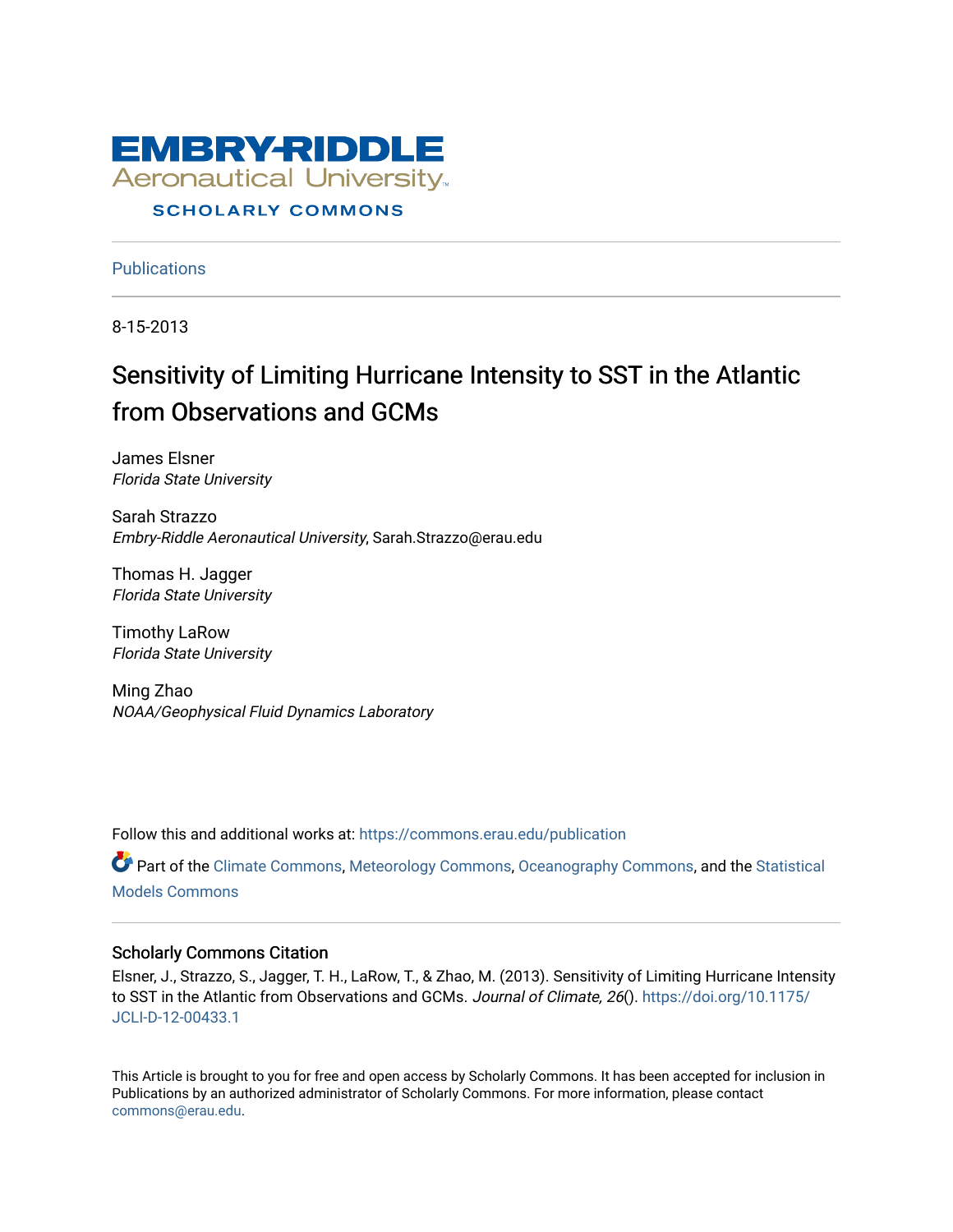

# Sensitivity of Limiting Hurricane Intensity to SST in the Atlantic from Observations and GCMs

JAMES B. ELSNER, SARAH E. STRAZZO, THOMAS H. JAGGER, AND TIMOTHY LAROW

The Florida State University, Tallahassee, Florida

### MING ZHAO

NOAA/Geophysical Fluid Dynamics Laboratory, Princeton, New Jersey

(Manuscript received 12 July 2012, in final form 30 November 2012)

#### ABSTRACT

A statistical model for the intensity of the strongest hurricanes has been developed and a new methodology introduced for estimating the sensitivity of the strongest hurricanes to changes in sea surface temperature. Here, the authors use this methodology on observed hurricanes and hurricanes generated from two global climate models (GCMs). Hurricanes over the North Atlantic Ocean during the period 1981–2010 show a sensitivity of 7.9  $\pm$  1.19m s<sup>-1</sup> K<sup>-1</sup> (standard error; SE) when over seas warmer than 25°C. In contrast, hurricanes over the same region and period generated from the GFDL High Resolution Atmospheric Model (HiRAM) show a significantly lower sensitivity with the highest at  $1.8 \pm 0.42$  m s<sup>-1</sup> K<sup>-1</sup> (SE). Similar weaker sensitivity is found using hurricanes generated from the Florida State University Center for Ocean–Atmospheric Prediction Studies (FSU-COAPS) model with the highest at 2.9  $\pm$  2.64 m s<sup>-1</sup> K<sup>-1</sup> (SE). A statistical refinement of HiRAM-generated hurricane intensities heightens the sensitivity to a maximum of 6.9  $\pm$  3.33 m s<sup>-1</sup> K<sup>-1</sup> (SE), but the increase is offset by additional uncertainty associated with the refinement. Results suggest that the caution that should be exercised when interpreting GCM scenarios of future hurricane intensity stems from the low sensitivity of limiting GCM-generated hurricane intensity to ocean temperature.

#### 1. Introduction

Assessment of possible future changes to tropical cyclone activity is important for society. Estimates of the sensitivity of hurricane strength to ocean heat are needed to better understand how fierce hurricanes might become in the future. Maximum intensities are increasing, especially over the warming Atlantic Ocean (Elsner et al. 2008), but estimates of sensitivity based on time series data are not precise enough. Sensitivity estimates for the most intense hurricanes are made using quantile regression (Elsner et al. 2008); however, because the variation of sea surface temperature (SST) over time is rather small, it is difficult to obtain a precise value. Studies using paired values of intensity and SST (Evans 1993;

DOI: 10.1175/JCLI-D-12-00433.1

DeMaria and Kaplan 1994; Emanuel 2000, 2007) might also be limited because most pairs come from hurricanes in environments that are less than dynamically optimal.

Because a strong hurricane is more likely, on average, to be in a dynamically optimal environment, Elsner et al. (2012) developed a method for estimating the sensitivity of the strongest hurricanes to changes in SST. The methodology uses a spatial tessellation of the hurricane track data and a statistical model for the limiting intensity. The present paper differs from Elsner et al. (2012) in that we apply the method to observed and GCM-generated hurricane data in order to make comparisons of the sensitivity of limiting hurricane intensity with SST. Results indicate significantly lower sensitivity in GCM data.

The paper is outlined as follows: In section 2, we briefly describe the observed and modeled data used in the study. In section 3, we outline the methodology. We show the spatial tessellation and define limiting

Corresponding author address: James B. Elsner, 113 Collegiate Way, Florida State University, Tallahassee, FL 32306. E-mail: jelsner@fsu.edu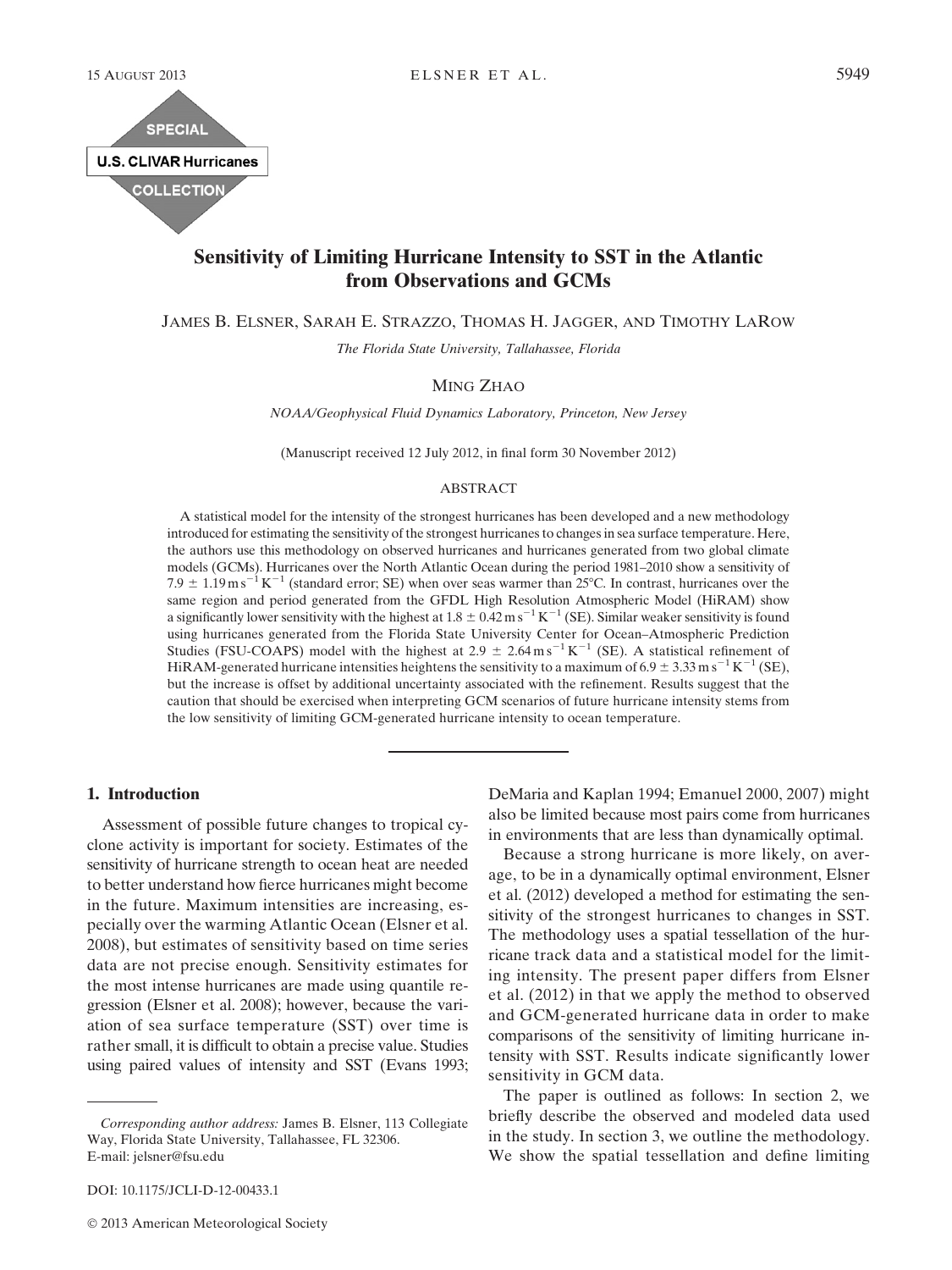hurricane intensity. In section 4, we give the results making a comparison of the estimated sensitivity from observed and modeled cyclones. In section 5, we provide a summary and a list of the main conclusions.

# 2. Data

We use observational data from the Atlantic basin hurricane database (HURDAT). Information about these data is available from Jarvinen et al. (1984). The data are available at 6-hourly intervals but have been interpolated to hourly values using the method described in Elsner and Jagger (2013). We use observational data from 1981 to 2010 both because of improved data reliability as a result of satellite coverage and because this is the time period over which the models were run. We find that 69% of all cyclone wind speeds in the North Atlantic over this period are less than  $33 \text{ m s}^{-1}$ .

Model-derived track data are obtained from experiments performed by the Hurricane Working Group of the U.S. Climate Variability and Predictability Research Program (CLIVAR; http://www.usclivar.org/workinggroups/hurricane). We use data from two different uncoupled atmospheric GCMs: the Geophysical Fluid Dynamics Laboratory (GFDL) High Resolution Atmospheric Model (HiRAM; Zhao et al. 2009, 2012) and the Florida State University Center for Ocean–Atmospheric Prediction Studies (FSU-COAPS) global spectral model (Cocke and LaRow 2000; LaRow et al. 2008). We apply the same algorithm used on the observations to interpolate the 6-hourly model data to hourly values.

The GFDL HiRAM data are from a control simulation forced with prescribed SST and sea ice concentrations from the Hadley Centre Sea Ice and Sea Surface Temperature dataset (HadISST; Rayner et al. 2003). We use data from three realizations of the HiRAM that differ only in their initial conditions. The HiRAM has 32 vertical levels and a horizontal resolution of approximately 50 km. A vortical eddy in the model is considered a potential tropical cyclone if it has a local maximum in relative vorticity, a minimum in sea level pressure, and a maximum in the local 300–500-hPa-averaged temperature field (Vitart et al. 2003). The vortex was tracked and classified as a tropical cyclone trajectory if the maximum surface winds exceed  $15.2 \text{ m s}^{-1}$  during at least 3 days (Zhao et al. 2009).

The FSU-COAPS model, like the GFDL HiRAM, is an uncoupled model forced with SSTs from the HadISST. The FSU-COAPS spectral model has 27 vertical levels and a T126 horizontal resolution, which corresponds to roughly 0.94 $\degree$  of latitude. A detection and tracking algorithm similar to that used with the HiRAM model was employed to extract the track data. As with the HiRAM, we use track data from three realizations of the FSU-COAPS model, differing only in initial conditions.

#### 3. Methodology

The method for estimating sensitivity of hurricane intensity to SST developed in Elsner et al. (2012) involves three steps. Step one tessellates the spatial domain over which hurricanes occur. This is done using a hexagonal grid that better captures the directional variability of hurricane tracks relative to a rectangular grid. The hexagons are constructed in two steps. First the set of hurricane  $(33 \text{ m s}^{-1}$  or stronger) locations (tenths of a degree latitude/longitude) are projected onto a Lambert conformal conic (LCC) projection (true at  $30^{\circ}$ ) and  $60^{\circ}$ N and centered at  $60^{\circ}$ W) planar coordinate system. For each hurricane, the raw best-track estimates are 6 h apart so they are interpolated to 1-h intervals using splines and spherical geometry. The area of each hexagon is a compromise between being large enough to capture a sufficient number of hurricanes to reliably estimate model parameters and being small enough that regional variations in maximum intensity are meaningful. The set of hexagons and the number of hurricanes passing through each is plotted in Fig. 1. The red number inside the hexagon indicates the grid ordering starting from the southwestern corner. Only hexagons with at least 15 hurricanes are retained. The area of each hexagon is slightly larger than the state of California.

Step two determines the limiting intensity (LI) in each hexagon grid. This is done by statistically modeling the historical set of wind speeds minus 60% of the forward speed (Emanuel et al. 2006) for hurricanes that passed through each grid. The statistical model combines a generalized Pareto distribution (GPD) with a Poisson distribution to give an estimate of the LI from a set of hurricane wind speeds (Jagger and Elsner 2006). A GPD describes the set of the fastest winds above some high intensity threshold. Some years contribute no values to the set and some years contribute two or more. The threshold choice is a compromise between having enough values to estimate the distribution parameters with sufficient precision but not too many that the intensities fail to be described by a GPD. Here, we set the threshold to the 25th percentile wind speed in each grid. The method of maximum likelihood is used to estimate the model parameters. A linear equation of the parameters provides an estimate of the LI. A more complete description of the statistical theory supporting this model is given in Coles (2001). Examples of its application in the field of hurricane climatology are provided in Jagger and Elsner (2006) and Malmstadt et al. (2010).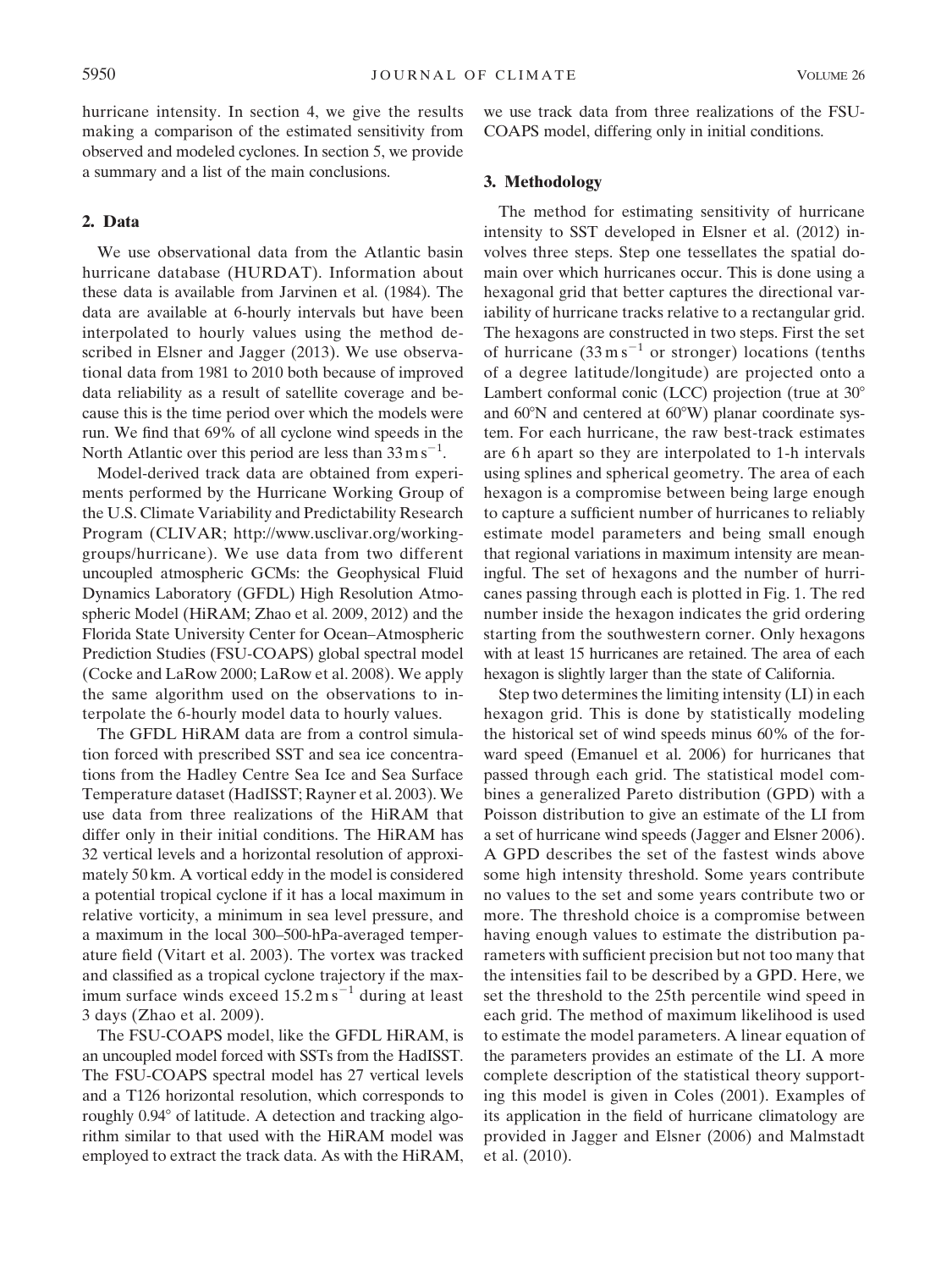

FIG. 1. Hexagon tessellation of the North Atlantic hurricane basin. Each hexagon contains at least 15 hurricanes over the period 1981–2010. The number of hurricanes is given by the color ramp shown along the bottom. The hexagon order is given as a red number inside each grid.

Figure 2 shows the maximum per hurricane wind speeds and a GPD model of them from hexagon 37 over the northern Gulf of Mexico. The threshold wind speed for this grid is  $35 \text{ m s}^{-1}$  (green line) and the limiting intensity is  $75 \text{ m s}^{-1}$  (red line). The set of highest intensities in each grid provides the data and extreme-value theory provides the rationale for a statistical model to estimate each grid's LI. Uncertainty on the return level wind speed is shown by the vertical line indicating the 95% confidence interval. For longer return periods the highest intensity is constrained from above by the limiting intensity so the uncertainty is less than for shorter return periods.

Similar GPD models are fit to the wind speeds in each grid. Threshold values range from  $26 \text{ m s}^{-1}$  in grids along the far northern part of the basin to  $44 \text{ m s}^{-1}$  for the grid near Hispaniola. The scale parameter indicates



FIG. 2. (a) Histogram of wind speeds where 60% of the forward speed of the hurricane is subtracted from the besttrack value (bin width is  $10 \text{ m s}^{-1}$  beginning at  $20 \text{ m s}^{-1}$ ) and (b) statistical model for the observed maximum per hurricane wind speeds in hexagon number 37 (northern Gulf of Mexico). The model values (black dots) are shown at return periods of 2, 5, 10, 20, 50, and 100 yr. The 95% confidence intervals on these estimates are shown as vertical lines. The red dots are empirical estimates. The green line is the threshold intensity and the red line is the LI.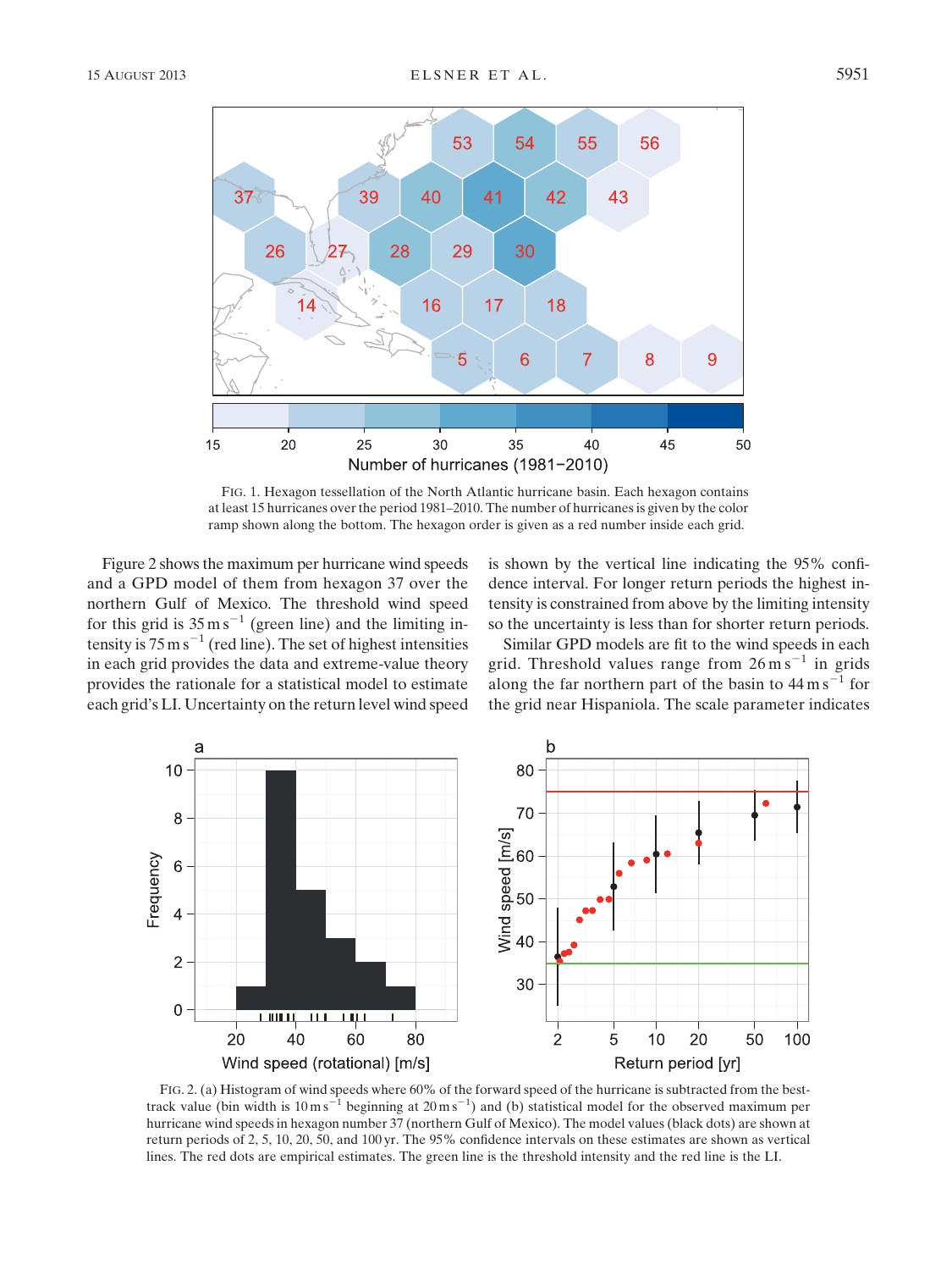

FIG. 3. Limiting hurricane intensity as a function of SST based on the National Hurricane Center (NHC) best track. The line is a weighted regression where the weights are proportional to the number of hurricanes in each grid. The slope of the line is  $7.9 \text{ m s}^{-1} \text{K}^{-1}$  and represents the sensitivity of LI to SST. The 95% confidence band about this slope is shown in gray. The 80% uncertainty about the per grid LI estimates is shown by the vertical lines.

the spread of speeds above the threshold and how fast the cumulative probability function decays for values near the threshold. Larger values indicate slower decay. Spreads are largest in grids over the Caribbean, Gulf of Mexico, and tropical central Atlantic and smallest in grids farther north. The shape parameter describes the behavior of the fastest winds. Limiting intensities are highest over the western Caribbean and Gulf of Mexico where the ocean surface is the hottest. Step three regresses the LI onto the grid-averaged SST. A weighted regression is used that assigns greater weight to grids having more hurricanes. The grid average uses the months of August–October over the period 1981– 2010. The correlation between the number of hurricanes and SST is  $-0.19$  (not statistically significant). Details of the procedure are given in Elsner et al. (2012).

# 4. Results

#### a. Observed sensitivity

The sensitivity of limiting intensity to SST using the best-track observations is indicated in Fig. 3 (top left). Each point represents the LI–SST pair for a particular hexagon. The slope shows a significant upward trend indicating a sensitivity of 7.9  $\pm$  1.19 m s<sup>-1</sup> K<sup>-1</sup> (standard error; SE). The value is close to the estimate of  $8.7 \text{ m s}^{-1}$  K<sup>-1</sup> from DeMaria and Kaplan (1994) (inferred from their Fig. 1). The shaded region is the 95% confidence band on the slope estimate.

Sensitivity is a consequence of an increase in the threshold and scale with increasing SST over the range between  $25^{\circ}$  and  $30^{\circ}$ C (four grids having SST less than  $25^{\circ}$ C are removed). However, the shape parameter is largely independent of ocean temperature (see Elsner et al. 2012). In moving over a warmer part of the ocean, the threshold shifts to higher values and there is a greater spread of values above the increasing threshold. Uncertainty levels about the sensitivity estimate assume the regression residuals are spatially uncorrelated. We test this using Moran's  $I$  (Moran 1950) with neighbors defined by contiguity and find no evidence of residual spatial correlation. We also find no relationship between LI and distance from the equator after accounting for SST.

We include uncertainty estimates on our values of LI using a bootstrap resampling of the track wind speeds in each hexagon independently. The set of per hexagon per hurricane wind speeds are resampled with replacement 100 times and the model parameters and limiting intensities are re-estimated for each sample. The bootstrap sample of limiting intensities is sorted from highest to lowest and the limiting intensity of the 10th highest (90th percentile) and 10th lowest (10th percentile) are used as a confidence interval. The confidence intervals are shown as vertical lines on the graph. Connecting uncertainty quantiles results in sensitivities that are similar in magnitude to the average sensitivity.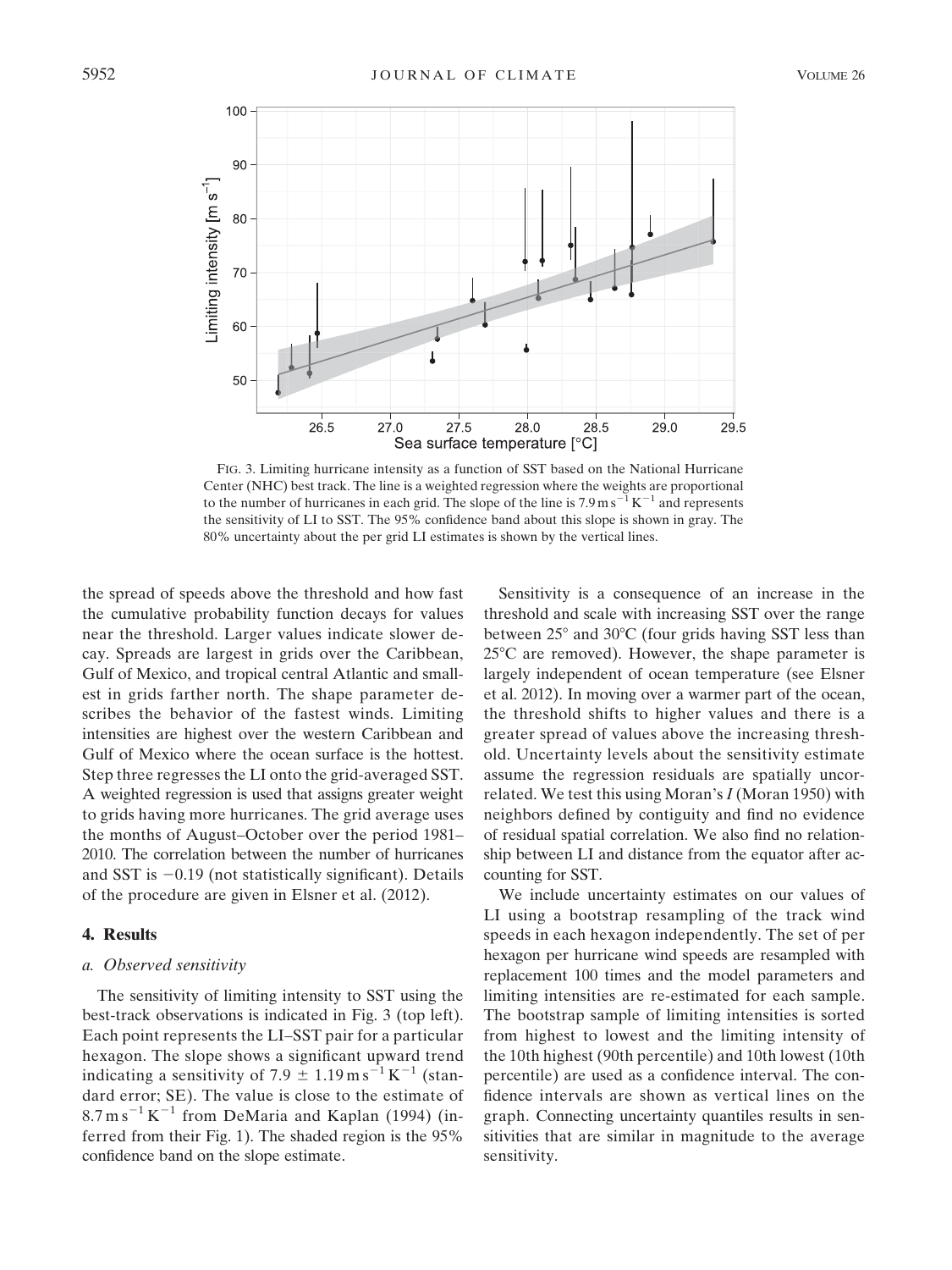

FIG. 4. Limiting hurricane intensity as a function of SST. (top left) Sensitivity computed using the best-track data as in Fig. 3. (top right),(bottom) Sensitivity computed from runs 1 to 3 of the GFDL HiRAM model.

# b. Model sensitivity

Next we examine the sensitivity of LI to SST using wind speeds along cyclones tracked in output from two high-resolution GCMs. We obtain cyclone track information from three runs of the HiRAM. The 6-hourly track data from each of the runs are first interpolated to hourly values and projected to LCC coordinates using the same procedure as used on the besttrack observations. The 69th percentile wind speed  $(-25 \text{ m s}^{-1})$  is used as the hurricane threshold to match the percentile used on the observed data. Also 60% of the forward speed is subtracted from the model wind speeds as an estimate of the hurricane's rotational velocity. The same procedure to estimate the LI and its relationship with SST as used on the observed winds is applied to the HiRAM winds from three runs. The results are plotted in Fig. 4 alongside the results from the best-track data.

The slopes indicate a significant sensitivity to SST. The obvious difference is the smaller slopes indicating lower sensitivity of hurricane intensity to SST from the modeled cyclones compared with the observed sensitivity. In run 1 of the HiRAM, the sensitivity amounts to  $1.8 \pm 0.43 \,\text{m s}^{-1}\,\text{K}^{-1}$  (SE) or about a quarter of the observed sensitivity. In run 2, the sensitivity is slightly lower at 1.7 and in run 3 it is  $1.3 \text{ m s}^{-1} \text{K}^{-1}$ . Sensitivity statistics for all runs are listed in Table 1. The mean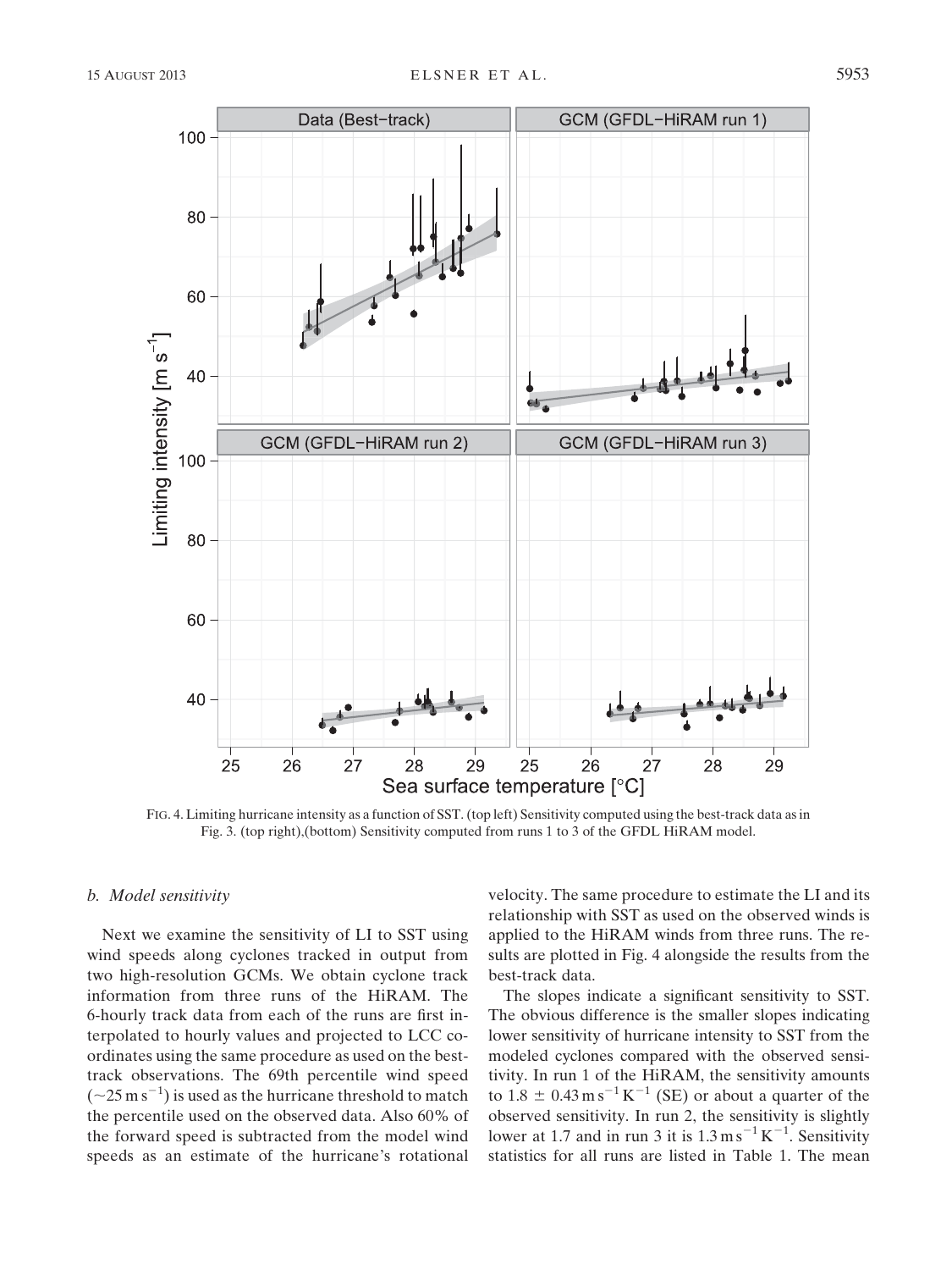| $\sim$ $\mu$ $\sim$ $\mu$ $\sim$ $\mu$ $\sim$ $\mu$ |            |                                 |                     |                |                   |  |  |
|-----------------------------------------------------|------------|---------------------------------|---------------------|----------------|-------------------|--|--|
| Data/model                                          | Year range | Sensitivity $(m s^{-1} K^{-1})$ | $SE(ms^{-1}K^{-1})$ | <i>p</i> value | No. hexagon grids |  |  |
| Best-track data                                     | 1981-2010  | 7.89                            | 1.188               | < 0.001        | 20                |  |  |
| GFDL HiRAM r1                                       | 1981-2009  | 1.78                            | 0.425               | < 0.001        | 22                |  |  |
| GFDL HiRAM r2                                       | 1981-2009  | 1.68                            | 0.577               | 0.012          | 15                |  |  |
| GFDL HIRAM r3                                       | 1981-2009  | 1.30                            | 0.464               | 0.013          | 17                |  |  |
| FSU-COAPS r1                                        | 1982–2009  | 2.86                            | 2.640               | 0.290          | 24                |  |  |
| FSU-COAPS r2                                        | 1982-2009  | 0.64                            | 0.551               | 0.258          | 23                |  |  |
| FSU-COAPS r3                                        | 1982-2009  | 0.49                            | 0.372               | 0.201          | 21                |  |  |
|                                                     |            |                                 |                     |                |                   |  |  |

TABLE 1. Sensitivity of the limiting hurricane intensity to spatial variations in SST. In the data/model column, r1, r2, and r3 refer to the different runs.

sensitivity is  $1.59 \text{ m s}^{-1} \text{K}^{-1}$ . The between run variation is  $0.25 \,\mathrm{m\,s}^{-1}\,\mathrm{K}^{-1}$  giving a standard error of  $0.15 \,\mathrm{m\,s}^{-1}\,\mathrm{K}^{-1}$ . This standard error is added to the mean standard error of  $0.489 \text{ m s}^{-1} \text{ K}^{-1}$  giving a p value of 0.006 as compelling evidence against the null hypothesis that the sensitivity is zero.

In addition, we obtain cyclone track information from three runs of the FSU-COAPS global spectral model.



FIG. 5. Limiting hurricane intensity as a function of SST. (top left) Sensitivity computed using the best-track data as in Fig. 3. (top right),(bottom) Sensitivity computed from runs 1 to 3 of the FSU-COAPS model.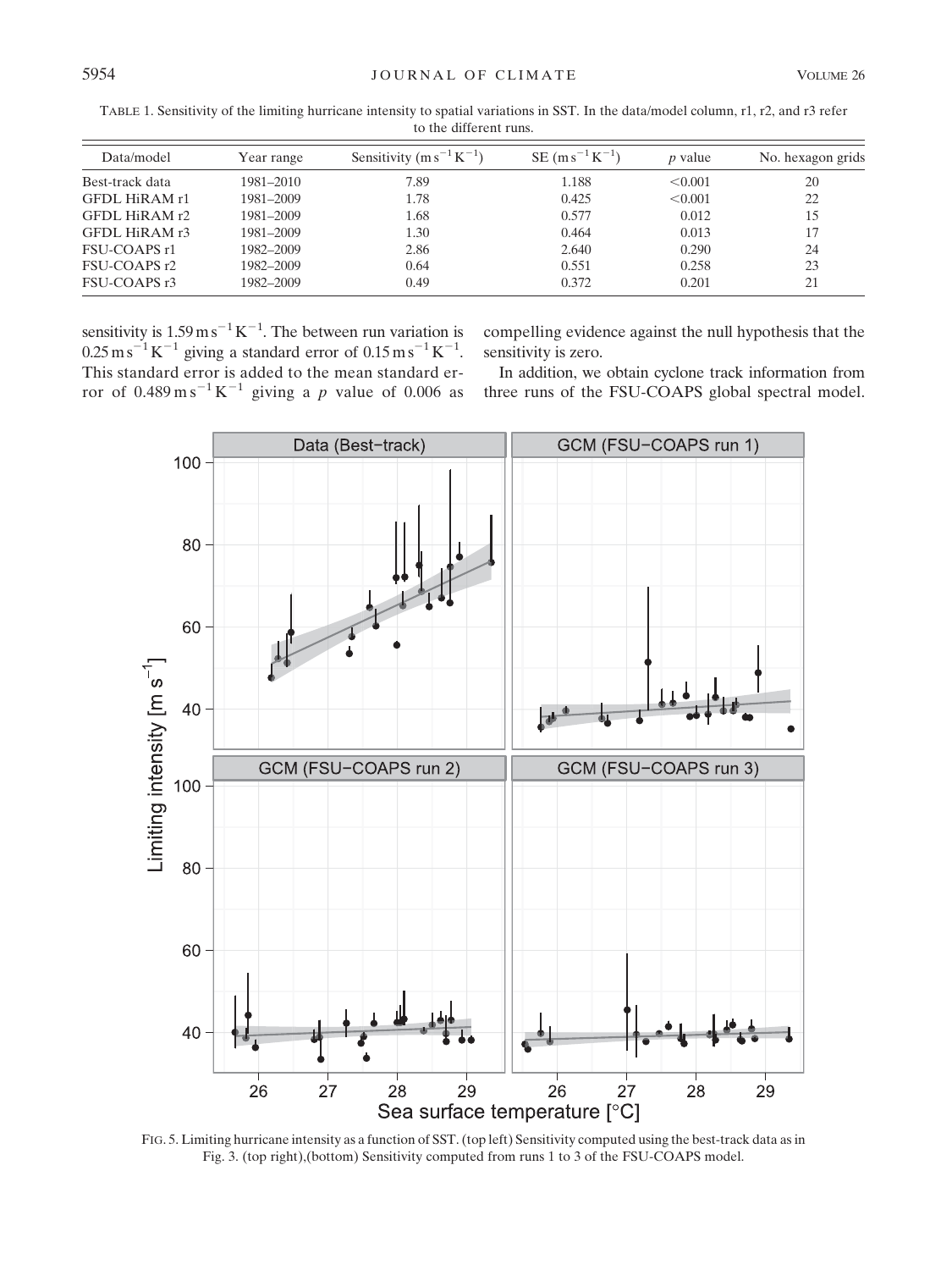



FIG. 6. Limiting hurricane intensity as a function of SST. (top left) Sensitivity computed using the best-track data as in Fig. 3. (top right),(bottom) Sensitivity computed from runs 1 to 3 of the HiRAM model after the winds are adjusted (refined) using the algorithm of Zhao and Held (2010).

The 1982–2009 simulations are forced using the same observed SST. A detection and tracking algorithm similar to that used with the HiRAM model was employed to extract the track data. The results are plotted in Fig. 5 alongside the results from the best-track data. None of the runs show a sensitivity that is statistically distinguishable from zero at the 0.1 level (see Table 1).

Finally we adjust the HiRAM cyclone winds using Eq. (1) in Zhao and Held (2010) to better match the right tail of the distribution of the observed winds. The sensitivity calculations are then repeated for the set of adjusted winds and the results are plotted in Fig. 6. Sensitivity increases but the adjustment adds noise to the relationship so the standard error also increases leading to wider confidence bands. The increased uncertainty is anticipated because the wind speed adjustments are made without direct reference to location or SST. Similar results are noted for all model runs (see Table 2).

TABLE 2. Sensitivity of the limiting hurricane intensity to SST variations using adjusted wind speeds. In the model column, r1, r2, and r3 refer to the different runs.

| Model         | Sensitivity<br>$(m s^{-1} K^{-1})$ | SE.<br>$(m s^{-1} K^{-1})$ | <i>p</i> value |
|---------------|------------------------------------|----------------------------|----------------|
| GFDL HiRAM r1 | 4.51                               | 2.063                      | 0.044          |
| GFDL HiRAM r2 | 4.75                               | 2.450                      | 0.075          |
| GFDL HIRAM r3 | 6.92                               | 3.330                      | 0.055          |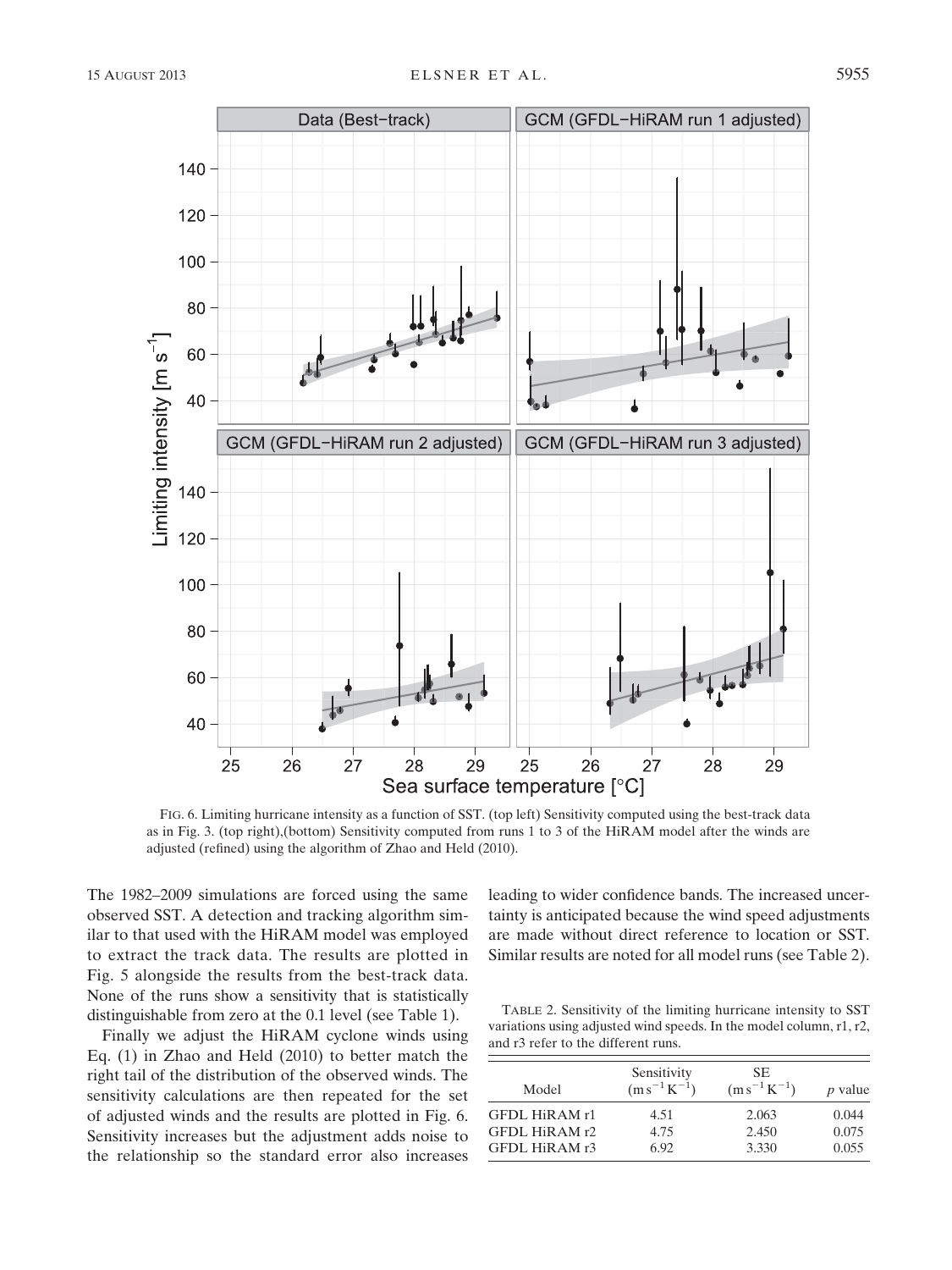The mean sensitivity over the three runs is  $5.39 \text{ m s}^{-1} \text{K}^{-1}$ , giving a  $p$  value of 0.055 as suggestive but inconclusive evidence against the null hypothesis that the sensitivity is zero.

Lower sensitivity of LI to geographic variations in SST in the GCM runs is not simply because of a shift in tracks as the Elsner et al. (2012) methodology adjusts the spatial domain over which the calculation is made using the available tracks. Rather we speculate that it is because of the inability of a GCM-derived tropical cyclone to operate as an idealized heat engine (dissipative), where the maximum potential intensity is directly related to the underlying ocean heat (Emanuel 1991). This is likely a consequence of the inability of the GCM to resolve the inner-core thermodynamics where heat is converted to work (Michaud 1995).

## 5. Summary and conclusions

What hurricanes might be like in the future as the climate continues to warm is a topic of considerable social and scientific interest. The sensitivity of hurricane intensity to ocean heat is a key physical link needed to advance understanding of this important topic. A method has recently been developed to estimate the sensitivity using the spatial distribution of cyclone winds and sea surface temperature. Here, we reapply this method to the observed wind speeds from the best-track dataset and then apply it to cyclone track output from two GCMs. These include track data from GFDL HiRAM and FSU-COAPS made available to the Hurricane Working Group of the U.S. CLIVAR program. The code to reproduce the results is available online (at http:// rpubs.com/jelsner/1040). The key findings are:

- (i) The sensitivity of limiting hurricane intensity to SST is estimated from data to be  $7.9 \pm 1.19 \,\mathrm{m\,s}^{-1}\,\mathrm{K}^{-1}$ (SE) when the hurricanes are over seas hotter than  $25^{\circ}$ C.
- (ii) Over similar conditions, the sensitivity of limiting intensity to SST in models where it is significantly different from zero ranges from 1.3 to  $1.8 \text{ m s}^{-1} \text{ K}^{-1}$ (SE). The lower magnitude results from the lack of sensitivity in the scale parameter. In moving over regions where the ocean is warmer, the distribution of modeled hurricane winds shifts to higher values similar to the observed hurricane winds but, unlike the observed winds, there is no change in the spread of modeled winds above the increasing threshold.
- (iii) Sensitivity estimates are positive but statistically indistinguishable from zero using data from the FSU-COAPS model.
- (iv) An adjustment to the HiRAM-generated hurricane wind speeds to make them better correspond to

the observed wind speed distribution increases the sensitivity of LI to SST. However, the adjustment adds more uncertainty to the sensitivity estimate so the significance against a null hypothesis of no sensitivity decreases.

The SST–intensity relationship described here is derived using spatial data and is not directly relevant to potential changes in hurricane intensity as ocean temperatures continue to warm. However, the finding that the sensitivity of hurricanes to variation in SST is lower in the GCM runs compared with the observations suggests that the sensitivity to temporal changes in SST is also likely to be somewhat muted in projections of future tropical cyclone intensity.

Our study is limited by its sole focus on SST. Air temperature aloft where the heat is vented (outflow temperature) is important for the potential intensity of a tropical cyclone (Bister and Emanuel 1998). Inclusion of a near-tropopause temperature variable would improve the sensitivity estimates as well as their interpretation. Furthermore, our results might be more valuable if ocean heat content was used in place of SST. Nevertheless, this study is important in showing a way to compare observed and modeled cyclone data in a physically meaningful setting.

Acknowledgments. Partial support for this work came from the Department of Geography at The Florida State University and from the Risk Prediction Initiative (RPI2.0-2012-01). We thank the R Development Core Team and R. S. Bivand, E. J. Pebesma, and V. Gómez-Rubio for the sp package.

#### REFERENCES

- Bister, M., and K. A. Emanuel, 1998: Dissipative heating and hurricane intensity. Meteor. Atmos. Phys., 65, 233–240.
- Cocke, S., and T. LaRow, 2000: Seasonal predictions using a regional spectral model embedded within a coupled ocean–atmosphere model. Mon. Wea. Rev., 128, 689–708.
- Coles, S., 2001: An Introduction to Statistical Modeling of Extreme Values. Springer-Verlag, 208 pp.
- DeMaria, M., and J. Kaplan, 1994: Sea-surface temperature and the maximum intensity of Atlantic tropical cyclones. J. Climate, 7, 1324–1334.
- Elsner, J. B., and T. H. Jagger, 2013: Hurricane Climatology: A Modern Statistical Guide Using R. Oxford University Press, 390 pp.
- ——, J. P. Kossin, and T. H. Jagger, 2008: The increasing intensity of the strongest tropical cyclones. Nature, 455, 92–95, doi:10.1038/nature07234.
- ——, J. C. Trepanier, S. E. Strazzo, and T. H. Jagger, 2012: Sensitivity of limiting hurricane intensity to ocean warmth. Geophys. Res. Lett., 39, L16707, doi:10.1029/2012GL053002.
- Emanuel, K. A., 1991: The theory of hurricanes. Annu. Rev. Fluid Mech., 23, 179–196.